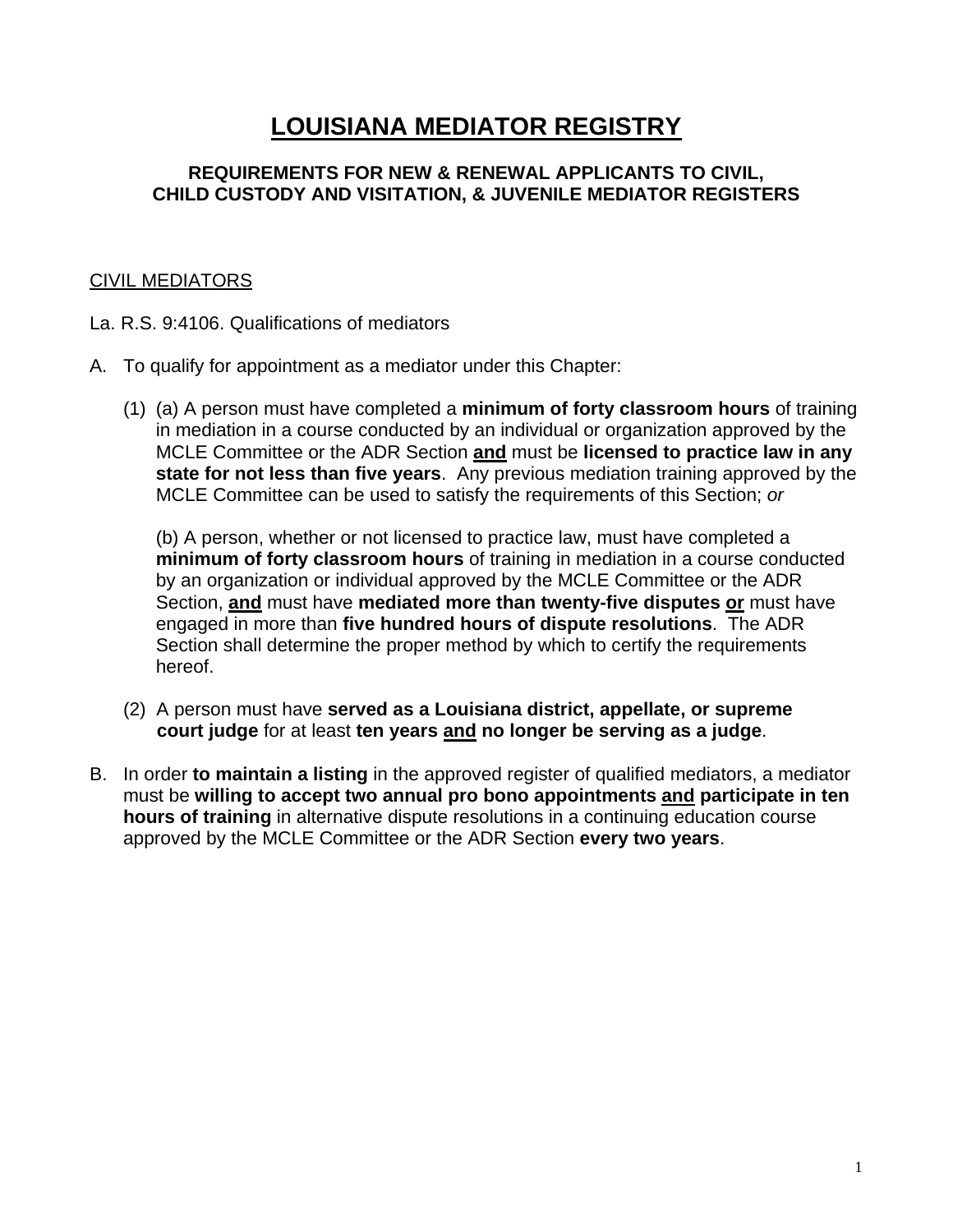## CHILD CUSTODY and VISITATION MEDIATORS

La. R.S. 9:334. Mediator qualifications

- A. In order to serve as a qualified mediator under the provisions of this Subpart, a person shall:
	- (1) (a) Possess a **college degree and** complete a minimum of **forty hours of general mediation training and twenty hours of specialized training** in the mediation of child custody disputes; *or*

(b) Hold a **license** or **certification** as an attorney, psychiatrist, psychologist, social worker, marriage and family counselor, professional counselor, or clergyman **and**  complete a minimum of **twelve hours of general mediation training and twenty hours of specialized training** in the mediation of child custody disputes.

- (2) Complete a minimum of **eight hours of co-mediation training** under the direct supervision of a mediator who is qualified in accordance with the provisions of Paragraph (3) of this Subsection, and who has served a minimum of fifty hours as a dispute mediator.
- (3) Mediators who prior to August 15, 1997, satisfied the provisions of Paragraph (1) of this Subsection and served a minimum of fifty hours as a child custody dispute mediator are not required to complete eight hours of co-mediation training in order to serve as a qualified mediator and are qualified to supervise co-mediation training as provided in paragraph (2) of this Subsection.
- (4) Have **served as a Louisiana city, parish, family, juvenile, district, appellate, or supreme court judge** for at least **ten years,** have completed at least **twenty hours**  of specialized mediation training in child custody disputes, **and no longer be serving** as a judge.
- B. The training specified in Paragraph A (1) above shall include instruction as to the following: (1) The Louisiana judicial system and judicial procedure in domestic cases. (2) Ethical standards, including confidentiality and conflict of interests. (3) Child development, including the impact of divorce on development. (4) Family systems theory. (5) Communication skills. (6) The mediation process and required document execution.
- C. A dispute mediator initially qualified under the provisions of this Subpart shall, in order **to remain qualified**, complete a minimum of **twenty hours** of clinical education in dispute mediation **every two calendar years**.